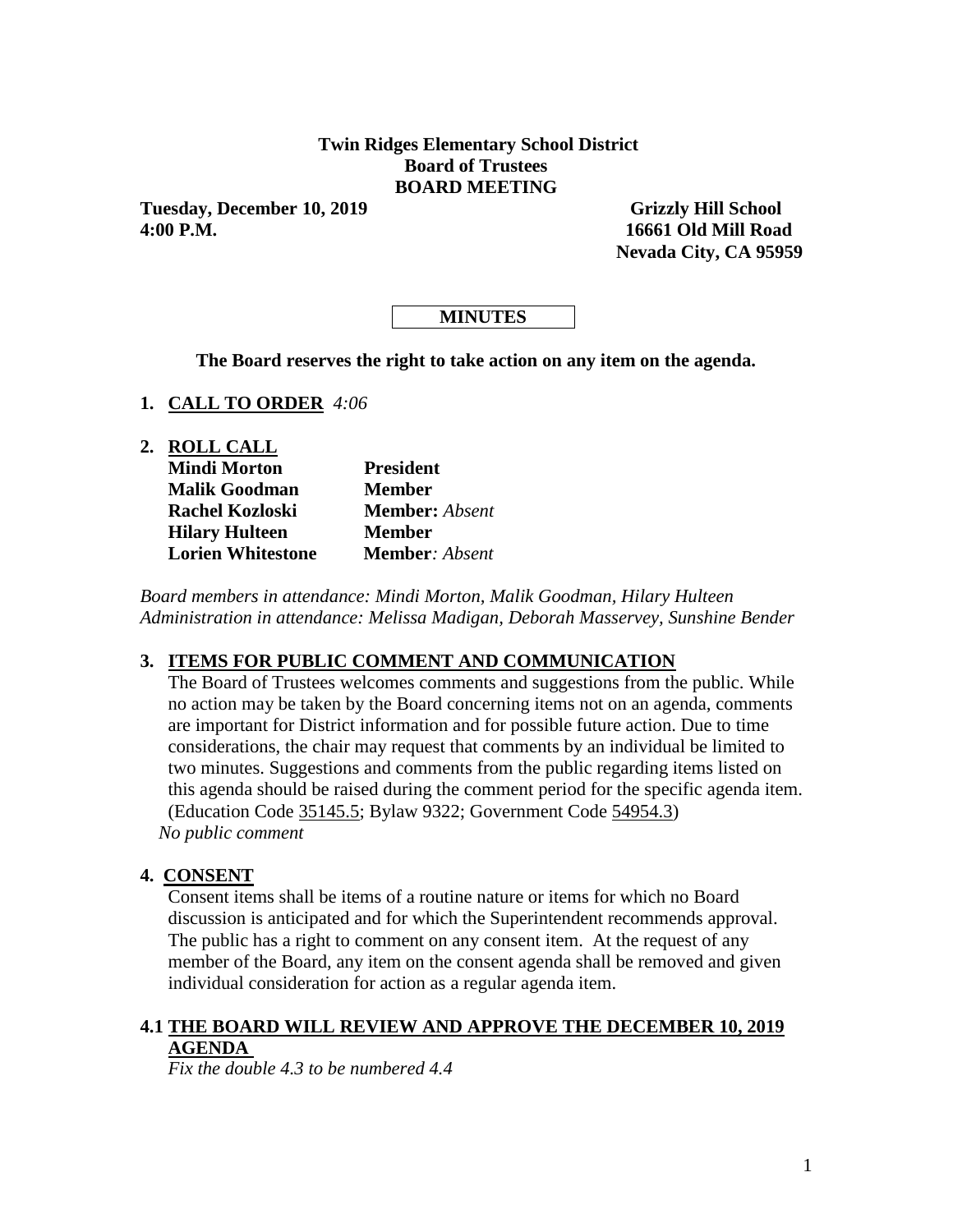# **4.2 THE BOARD WILL REVIEW AND APPROVE THE MINUTES OF NOVEMBER 12, 2019**

# **4.3THE BOARD WILL REVIEW AND APPROVE THE MINUTES OF JUNE 11, 2019**

# **4.4 APPROVE WARRANTS**

 *Malik moved Hilary seconded Ayes:3 Nays:0 Absente:2 abstain:0* 

# **5. NORTH POINT ACDEMY SITE USE KARLA AARON**

 *Karla Arron presented to the board bringing a satellite location for North Point Academy independent study to the Grizzly Hill site. She also proposed bringing adult education to one of the schools campuses. This will give the district to provide high quality education for all.*

# **6. PGE EASEMENT**

*Shawna Humphreys representative from PGE came out with a proposal to put a underground electric line along the road of the Grizzly Hill campus on Old Mill Rd. They have been updating outdated poles and hardware for fire safety. They believe that with burying the lines it will help setting up micro circuits to reduce the number of impacted areas during a power safety shut off. No action was taken but the board expressed they*  would like the line surveyed to have a better understanding of the easement placement *and what impact it would have on the school.*

# **7. FAMILY RESOURCE CENTER**

*Diana Pasquini and Kristen Snell gave updates on programs they will be hosting at the frc. They will be holding a yoga class thought by one of the parents with childcare provided. Americore helped with cleaning up the campus they staged burn piles for the resident firefighter to burn during weather permits. They gave annual report of how many community member served in total it was 3,165 people .* 

# **8. ANNUAL BOARD ORGANIZATIONAL MEETING**

The organizational meeting is normally held in December

# **Election of Board President**

The Board President presides as the chairperson at Board meetings, consults With the Superintendent in the preparation of the Board agenda, and acts as The spokesperson for the Board as designated.

 *Mindi Morton elected President Hilary moved Malik seconded*  **Election of Clerk**

The Board Clerk monitors the payment of bills and serves as acting President in the absence of the President

*Rachel elected Malik moved Hilary seconded*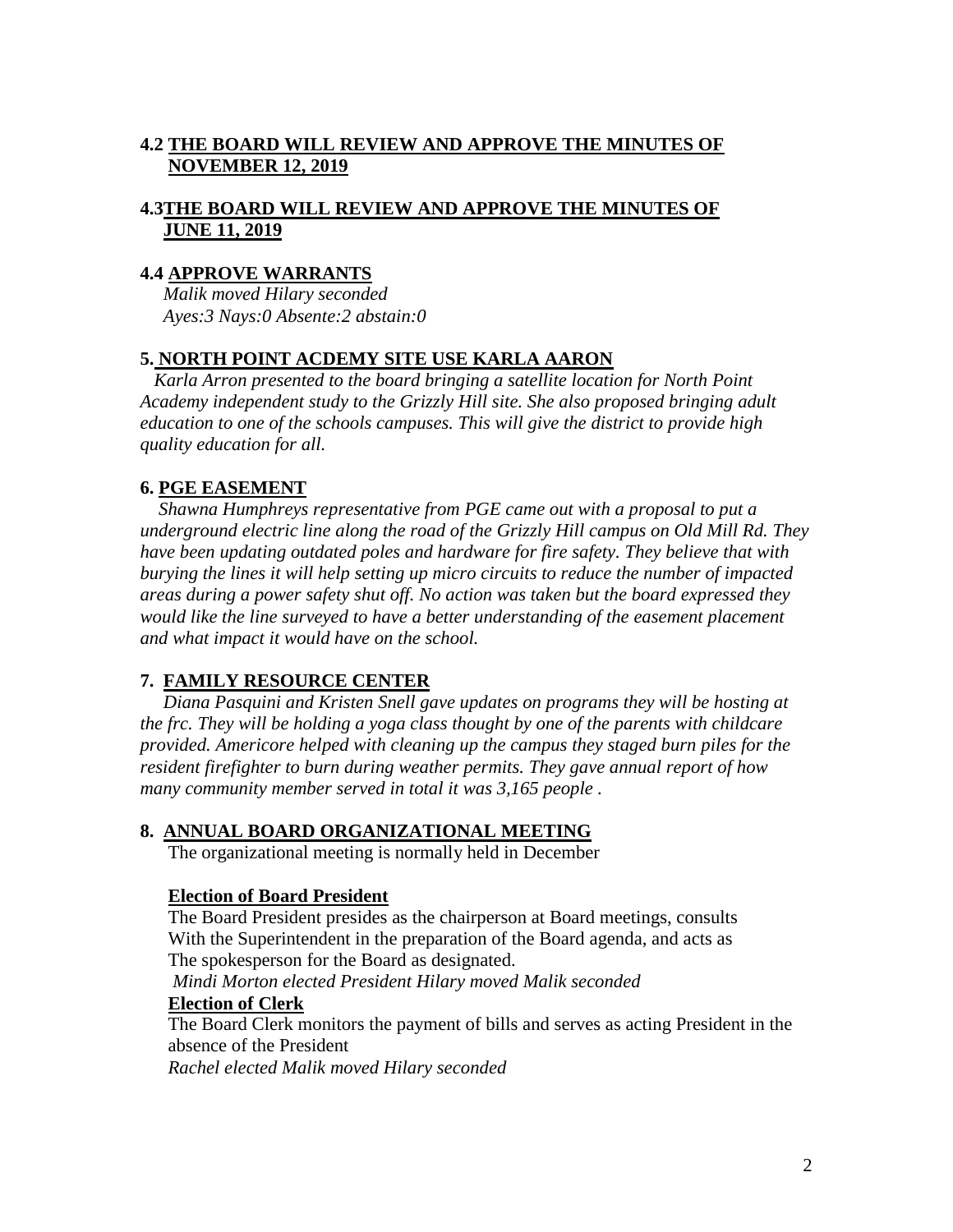#### **Election of Secretary (Superintendent)**

The Board Secretary prepares Board Agendas, maintains minutes and all District And Board records; prepares documents, prepares a tentative calendar for the ensuing

School year for the consideration of the Board, submits all correspondence addressed To the Board to the Board President and all members.  *Melissa Madigan elected Mindi moved Hilary seconded* 

#### **Election of Timekeeper**

The Timekeeper manages the time spent on each agenda item. *Malik Goodman elected Hilary moved Mindi seconded* 

Election of Local CSBA Representative

The Local CSBA Representative serves as the Board's representative to the Nevada County School Board's Association. Meets 4 times per year.  *Mindi Morton elected President Hilary moved Malik seconded*

 County Trustee Representative Only as needed.  *Mindi Morton elected President Hilary moved Malik seconded*

 Election of Negotiation Representative and Alternate The Negotiation Representative and Alternate represents the Board in negotiations with all bargaining units including the Twin Ridges Teachers' Association and the California Schools Employee Association.  *Malik elected Mindi moved Hilary seconded Hilary elected as alternative Mindi moved Malik seconded* 

 Selection of Monthly Meeting Days and Times The Board will determine the monthly meeting days and set the times for these Meetings. *The board voted that meetings will be held 2nd Tuesday of the month at 4 pm with the Washington meeting be held in April at 5pm Mindi moved Hilary seconded* 

# **9. TEACHERS REPORT**

 *Julie Kolofer the kindergarten teacher gave a update on the projects going on in her classroom. They are making gingerbread cookies and houses. Julie brought examples of the student's artwork. She spoke about the staff is utilizing tool box. Julie expressed how the power outages put a constraint on planning a winter program. She believes with support from a music teacher/drama teacher would be beneficial. The board said they would like a open dialogue to better serve the teachers.*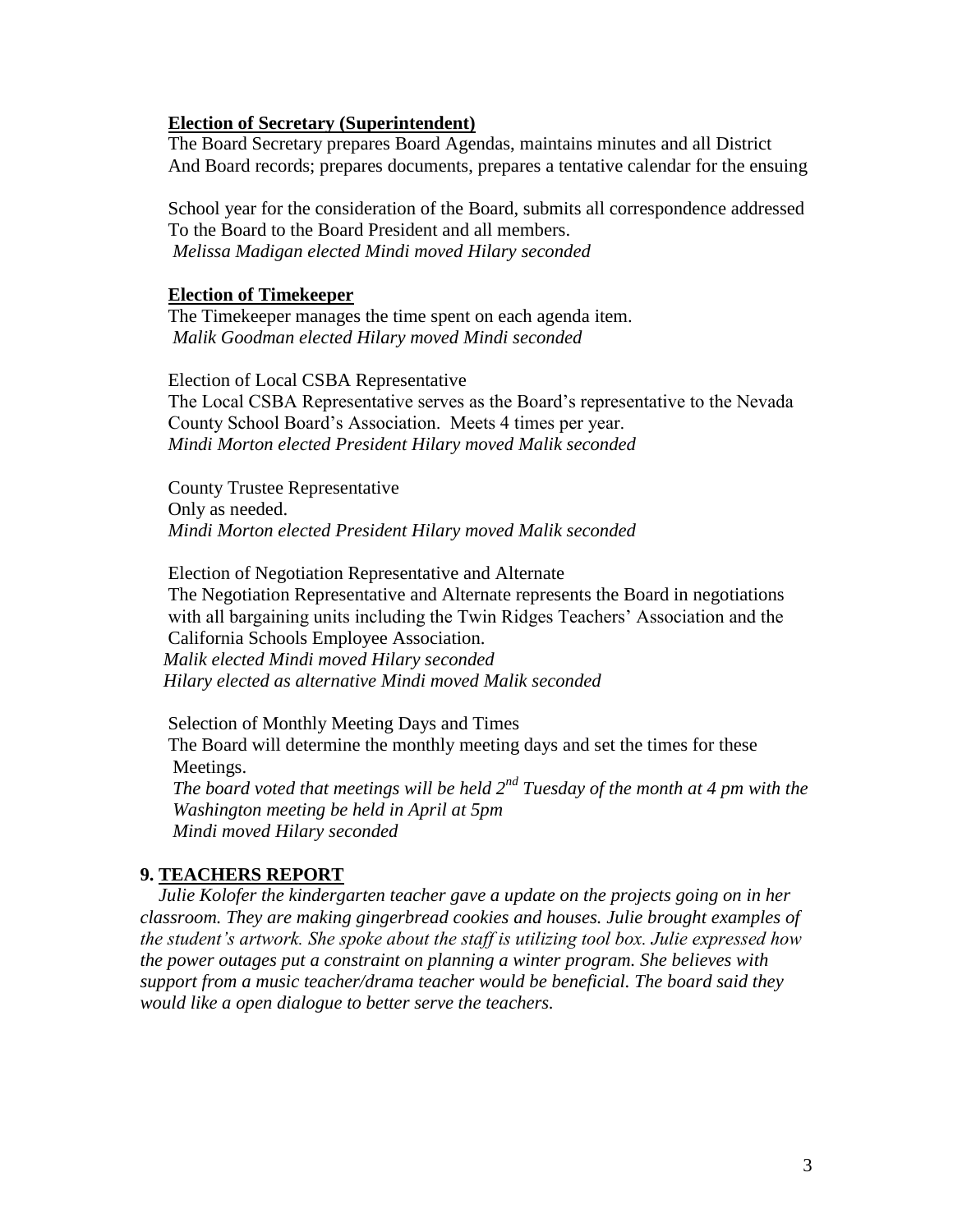#### **a. Washington School Enrollment**

| Grade           | --<br>A |  | - |  |  | . . | m.<br>`otal |
|-----------------|---------|--|---|--|--|-----|-------------|
| <b>Students</b> |         |  |   |  |  |     |             |

# **b. Grizzly Hill School Enrollment**

| ~<br>Grade      | TK/K<br>/1 |                     |       | $\overline{\phantom{a}}$ |     | $\tilde{\phantom{a}}$ |   | . . | m<br>'otal |
|-----------------|------------|---------------------|-------|--------------------------|-----|-----------------------|---|-----|------------|
| <b>Students</b> |            | $\cdot$<br><b>.</b> | . . J | ີ                        | ⊥ ∪ | ∸                     | ◡ |     | 90         |

# **c. P.B.I.S. Report**

*No report given*

# **10. BOARD REPORT**

*No report given* 

# **11. ANNUAL APPROVAL OF DISTRICT ORGANIZATION CHART**

There are no new changes to the organizational chart; this reflects the current populated positions in the District. Superintendent will report on process.

The superintendent recommends approval.

 *Malik moved Hilary seconded Ayes:3 Nays:0 Absente:2 abstain:0* 

# **12. FACILITIES UPDATE /MAINTENCE UPDATE**

 *Winter break Boberg flooring will be out to fix the buckled spots on the gym floor. Birken will be tuning up the generator. Gary Habeeb and ultra-link will be out to start the first phase of the wiring for the internet. The Grizzly Hill site needs to update the surveillance system. Jessica is in the process to get competitive bids for the water tank removal. Jessica spoke on the success of the e-waste removal that one more trip is needed.*

# **13. GRIZZLY HILL GENERATOR**

*Tabled till competitive bids are fulfilled and further information is provided.*

# **14. APPROVE UPDATE TECH WIRING FOR GRIZZLY HILL**

*The board agreed to sign the contract for the update on tech wiring at Grizzly Hill School. They agreed on both phases of the project to be done. Malik moved Hilary seconded Ayes:3 Nays:0 Absente:2 abstain:0* 

# **15. OAK TREE FACILITIES USE**

 *Hilary spoke about interest of bringing classes for all ages at the Oak Tree campus. This discussion will be moved to the board retreat for further discussion.*

#### **16. SUPERINTENDANT REPORT**

*Melissa gave a report on what has been going on at the school.*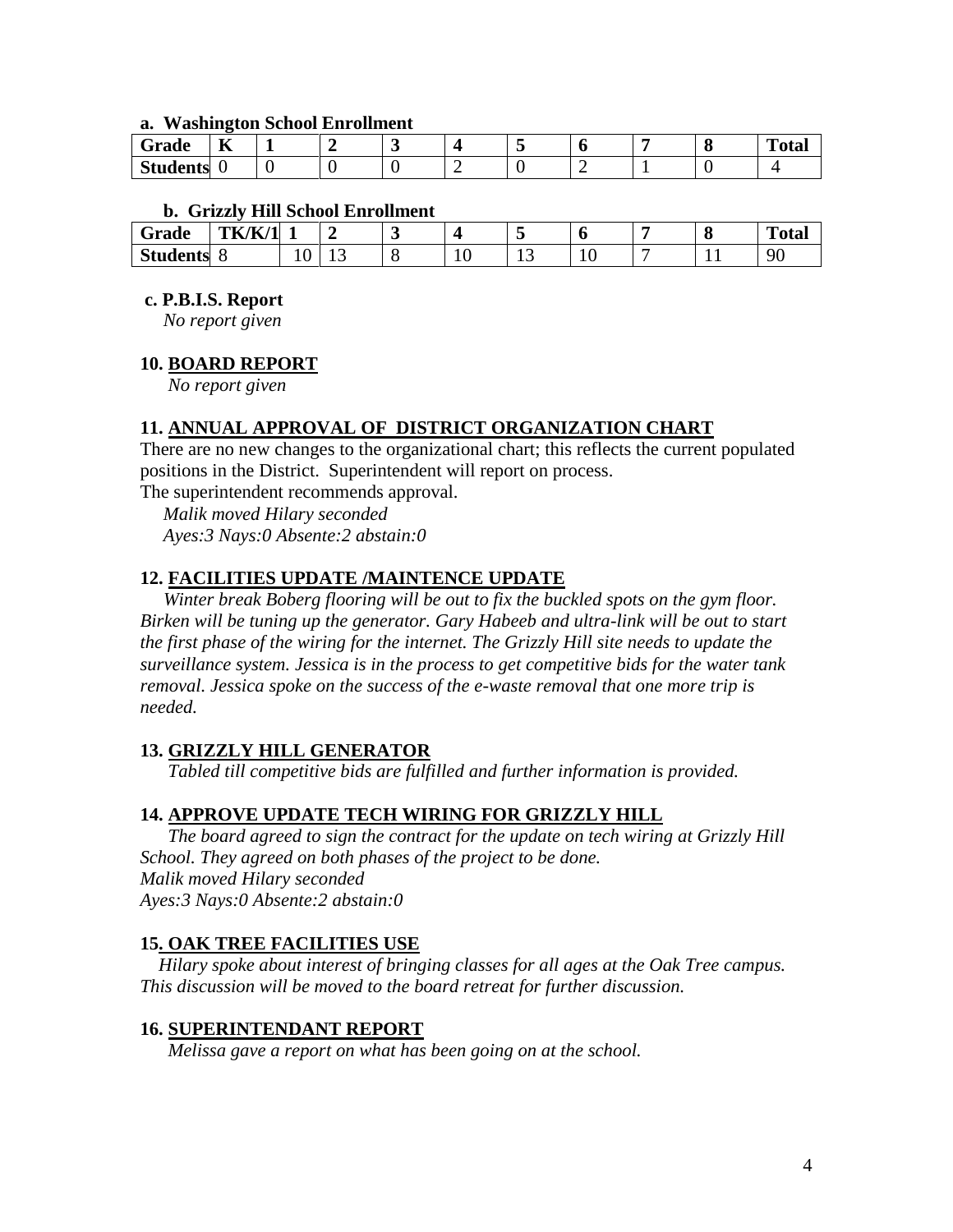# **17. UPDATE ON BOARD POLICIES**

 **Twin Ridges Elementary School District Board Policy updates per CSBA Legal Recommendations Series 0000, 1,000, 2,000, 3,000 & 7,000: Board bylaws** *Tabled till February* 

# **18. LCAP**

*Tabled till February* 

# **19.JULY 1, 2019- SEPTEMBER 30, 2019 WILLIAMS UNIFORM COMPLAINT SUMMERY**

 *No complaints* 

# **20. WINTER PROGRAM**

 *No winter program will be available but proposed on for spring. Grizzly Hill will be hosting a community dinner with a raffle to raise funds for a spring program.* 

# **21. RETREAT**

 Discussions regarding fidelity of programs for students (January or February)  *Tabled till next month* 

# **22. PUBLIC COMMENT REGARDING CLOSED SESSION ADJOURN TO CLOSED SESSION**

 *No comment* 

**b. ADJOURN TO CLOSED SESSION**:*5:45*

**c. CLOSED SESSION PUBLIC EMPLOYEE PERFORMANCE EVALUATION Government Code 54957 Title: Certificated**

# **d. RECONVENE FROM CLOSED SESSION**:*5:59*

# **e. COMMENT REGARDING CLOSED SESSION**

*No comment* 

# **23. FUTURE AGENDA ITEMS**

*North Point Academy will be back January with use agreement. Board retreat date* 

# **24. ADJOURNMENT***: 6:00*